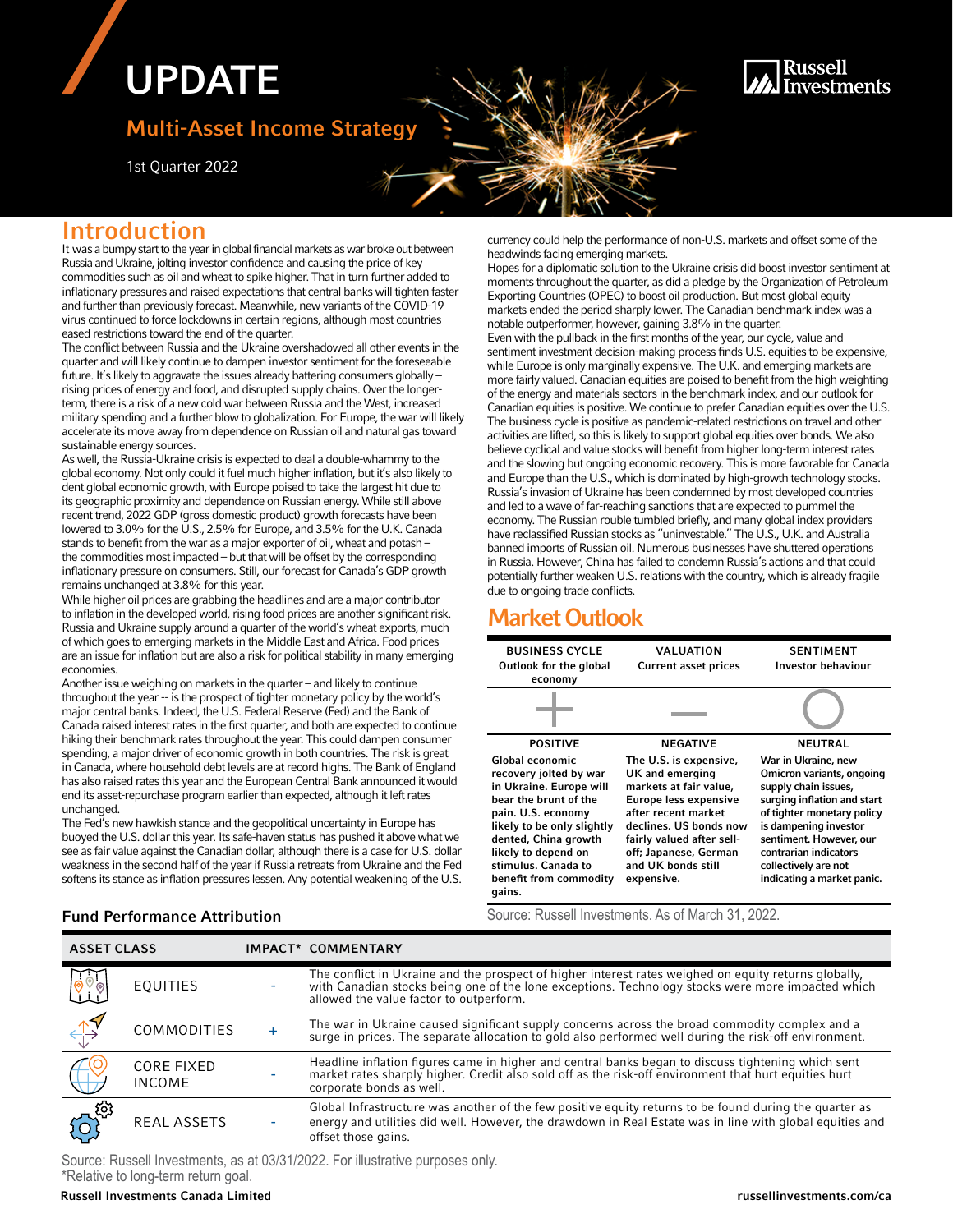# Multi-Asset Income Strategy



## Goal:

Income

Long-Term Return Target: Consumer Price Index (CPI) + 2.5%

There is no guarantee the stated goals and objectives will be met.

POSITIONING CHANGES – The portfolio holds a reduced duration relative to benchmark but as yields rose sharply the relative duration underweight was reduced. Yields no longer look abnormally low and markets have potentially fully priced the amount of tightening central banks can do. Also, partially because of the move higher in interest rates and the flattening of the yield curve, there are increased concerns around economic growth. This would warrant higher duration levels in order to hedge against potential further drawdowns in risk assets. This was done by increasing the duration levels of the underlying pools.

RUSSELL INVESTMENTS POSITIONING STRATEGIES – The weighting of this allocation will remain constant at 2%, but the underlying strategies will vary. At the end of the quarter, the strategies within the allocation were the following:

CAD HEDGE^ – Higher commodity prices and hawkish central bank expectations led the Canadian dollar higher during the quarter. The dollar (CAD) still looks potentially cheap based on current commodity prices.

### ASSET ALLOCATION 01 04 FIXED INCOME 59.8% 61.0% Government Bonds 19.2% 19.7% Investment Grade Credit 18.5% 18.4% Inflation Linked Bonds 4.0% 4.0% **High Yield Credit** 5.1% 4.4% Convertible Bonds 6.7% 6.6% Emerging Markets Bonds 1.6% 1.5% Securitized Credit 6.8% EQUITIES 20.7% 21.8% **Canadian Equities** 3.2% 3.2% **U.S. Equities** 7.7% 7.9% **EMEA Equities** 5.2% 5.8% Asia & Pacific Equities 2.6% 2.5% **Example 2.3%** Emerging Markets Equities 2.1% 2.3% REAL ASSETS 14.5% 13.8% Listed Infrastructure 3.1% 3.0% Listed Real Estate 4.6% 4.6% Commodities 6.8% 6.2% CASH & OTHER 5.0% 3.4%

Source: Russell Investments. Data as of March 31, 2022. May not add to 100% due to rounding.

HIGH YIELD CREDIT DEFAULT SWAPS\* – The protection against the high yield exposure in the core fixed income portfolio was reduced as high yield positions were lowered and spreads moved wider. However, some protection is still in place as potential further widening in spreads is possible.

- ^ Using another financial instrument or strategy to offset the risk of any negative price movement.
- \* A type of insurance contract on fixed income securities that will compensate the buyer in the event of loan default.

#### SUB-ADVISER CHANGES

There were no sub-adviser changes during the period.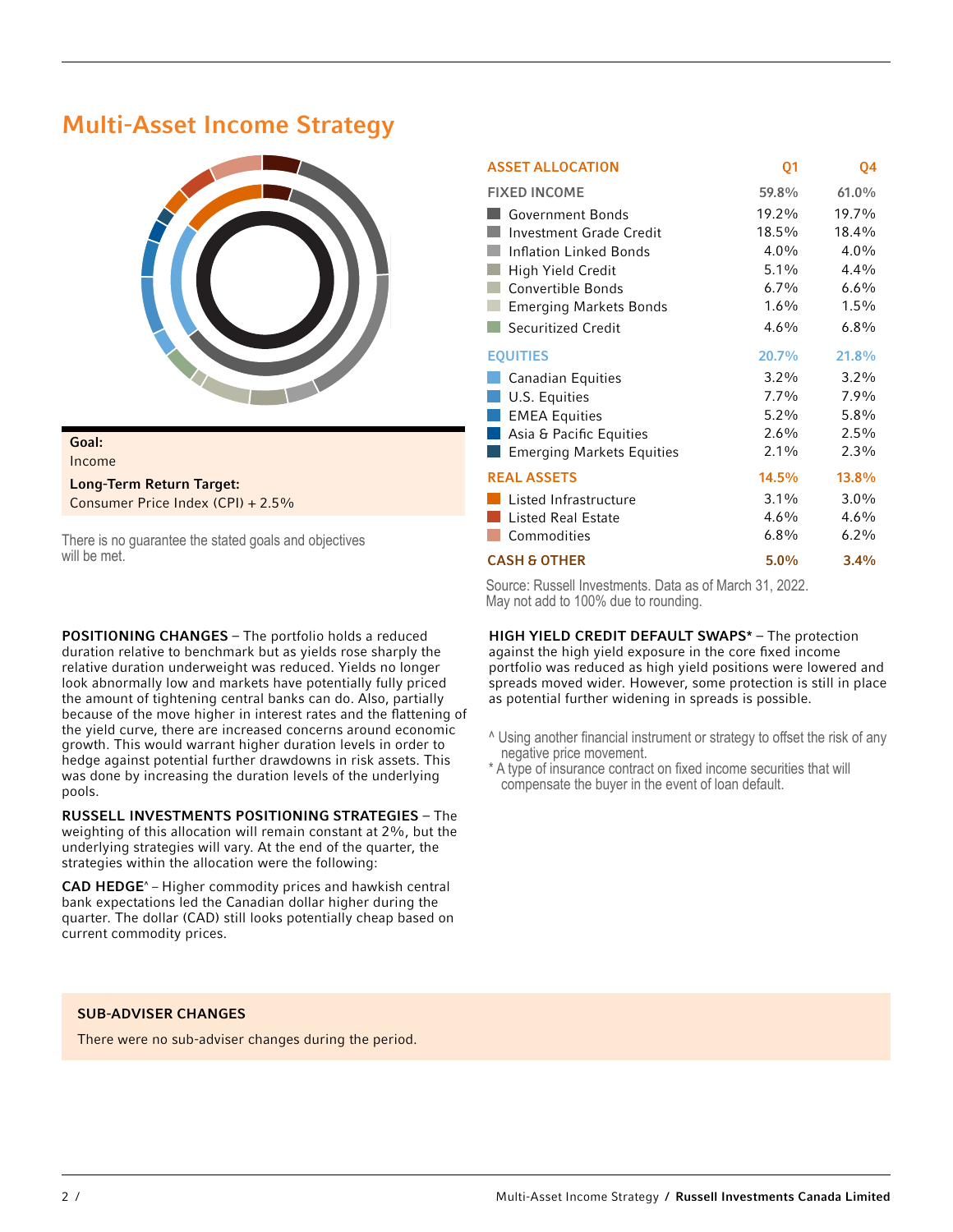# Multi-Asset Income Strategy (MAIS)

(Series F)

## Performance net of fees



# Rolling 12-Month Volatility



Source: Russell Investments. As of March 31, 2022. MAIS benchmark is 65% Bloomberg Canada Aggregate, 35% MSCI World Index. But as it is an absolute return oriented fund, its performance is being compared against its long-term return goal to exceed the level of inflation, or Consumer Price Index (CPI), plus 2.5%. The dotted lines show the potential target returns over the long term under different levels of inflation. The red line assumes no inflation (2.5% return target) and the grey line assumes inflation at 4% (6.5% return target). The dark blue line would be our most likely target level which assumes inflation at 2% and therefore the target return is 4.5%.This is assumed to be the most likely outcome as 2% is the Bank of Canada's long-term inflation target.

Source: Russell Investments, as of March 31, 2022. MAIS benchmark is 65% Bloomberg Canadian Aggregate Index and 35% MSCI World Index. However, for purposes of this analysis, the MSCI World Index was used as a proxy for broad global equity to show the potential benefits of diversification. As a result, there may be differences between MAIS and MSCI World Index which include, but are not limited to, security holdings, geographic and sector allocations, and different asset classes which impact comparability. Thus, MAIS may experience periods when its performance differs materially from the index. The chart aims to illustrate how the volatility of MAIS is targeted to be one-third of the volatility of the broad market.

All Performance shown is for Series F. Series F is a wrap or fee-for-service program and as such, the performance shown does not include the advisory fee paid by the investor to the dealer that would have reduced returns. Other series of units of the fund are subject to higher management fees and/or expenses which result in lower returns for those series than cited above. Indexes are unmanaged and cannot be invested in directly.<br>Past performance is not indicative of future results.

Volatility is measured by standard deviation. Standard Deviation is a statistical measure of the degree to which an individual value in a probability distribution tends to vary from the mean of the distribution. The greater the degree of dispersion, the greater the risk.